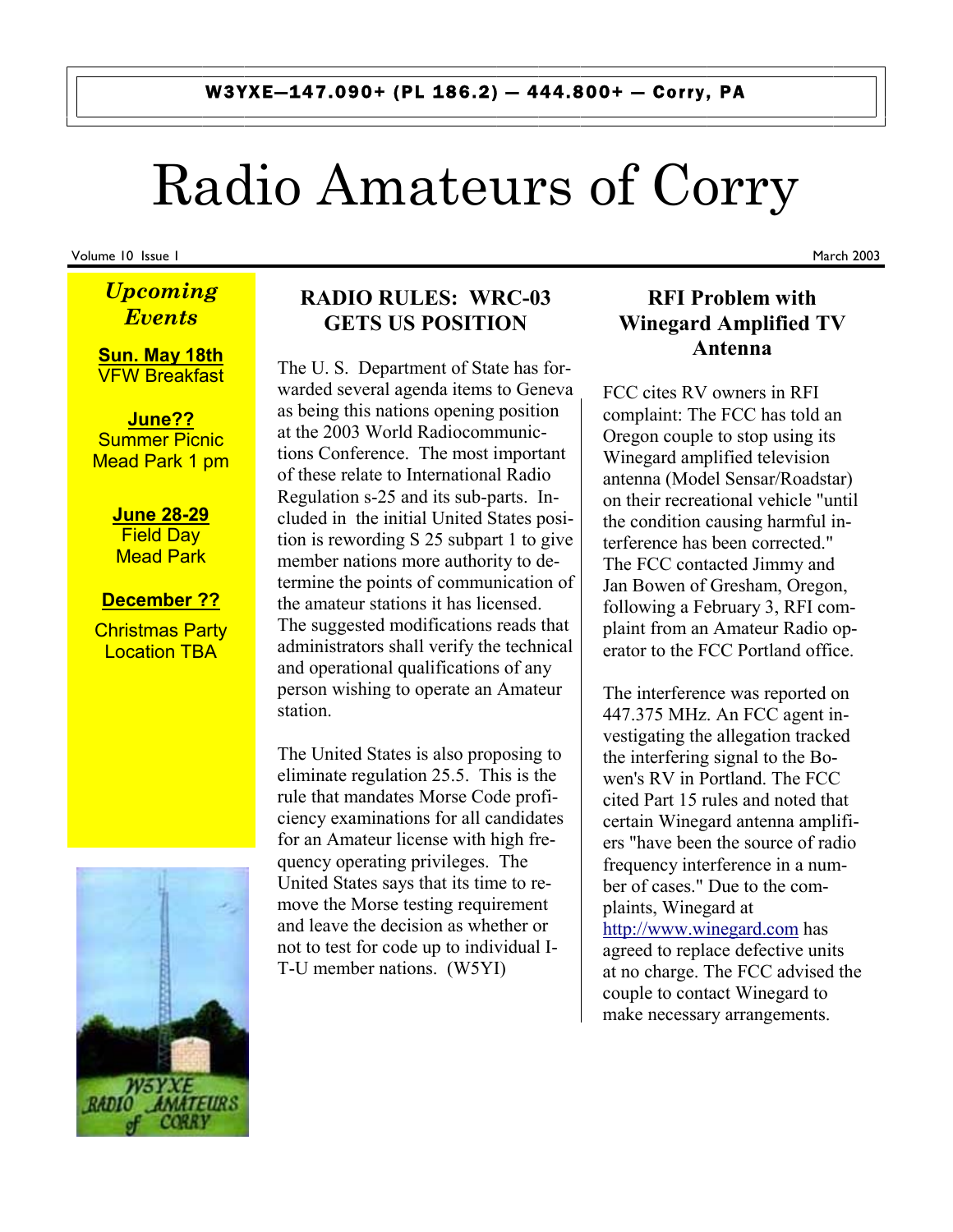## **VE TEAM REPORT by Norma Vanderhoff, W3CG**

Time passes swiftly and our RAE ARRL VEC VE Team completed their 18th year as of the January 4th test session. With less people testing today, some radio club VE Teams have been scheduling test sessions for every 3 or 6 months, and some are scheduling whenever there is a need and by pre-registration. We have made a change for 2003 and testing will also be by pre-registration. It is only a matter of contacting us and then a test session will be set up with the location, time and place being at the convenience of those wishing to test and the VEs.

Another change made for this year is that Rob Jacobs N3OCL is now the ARRL VEC VE Liaison. Anyone wishing to test may contact Rob at n3ocl@velocity.net or phone 814-438-7804 or w3cg@tbscc.com or phone 814-665- 9124. We also welcome Ralph Miller N3LXG as a new VE.

The February test session was held at the Kuhl Hose Fire Co. on Route 8. James Yunker N8KXG of Jefferson, Ohio earned a General Class license. The VEs at this session were Don Otto WD8OCV, Pete Albright AA2AD, and Rob N3OCL.

## **A Big Thanks!**

**A big thanks goes out to everyone who contributed articles or pictures for this newsletter. If you would like to send anything just drop me a line via e-mail or snail mail.** 

## **73**

**John N3NKV**

## **President's Column**

Many thanks for the good turnout at March's meeting which we hope that people will use it as a place for ham radio "gabbing" will as a business meeting. Great help we had for the VFW/RAC breakfast on Feb 23rd at the VFW club as the weather wasn't very cooperative, but being short volunteers for both shifts a lot of people stepped up and worked 2 shifts, others stayed over and worked some of the 2nd shift to keep us going. We did not have the big crowd due to the weather, but Bob Sanders rewarded the club with a very generous check. Our next breakfast is Sunday, May 18th and we need to have people step up and volunteer as that is the Dayton Hamfest weekend and we will be short a lot of those who are always there to help. The income from these breakfasts are very helpful to pay the club's expenditures.

Also thanks for the members who step up and volunteer to run the Thursday night 2 meter net at 8pm. We need volunteers for April and rest of the year. Remember that you don't have to be perfect and mistakes are part of the fun we all have though, some people we know figure you have to be perfect but this is a fun hobby, HAM RADIO.

#### 73

Frank Cutshaw KE3PD



**Tigger K3TGR had an eyeball QSO with Bob K3SBU at Disney's Animal Kingdom recently.**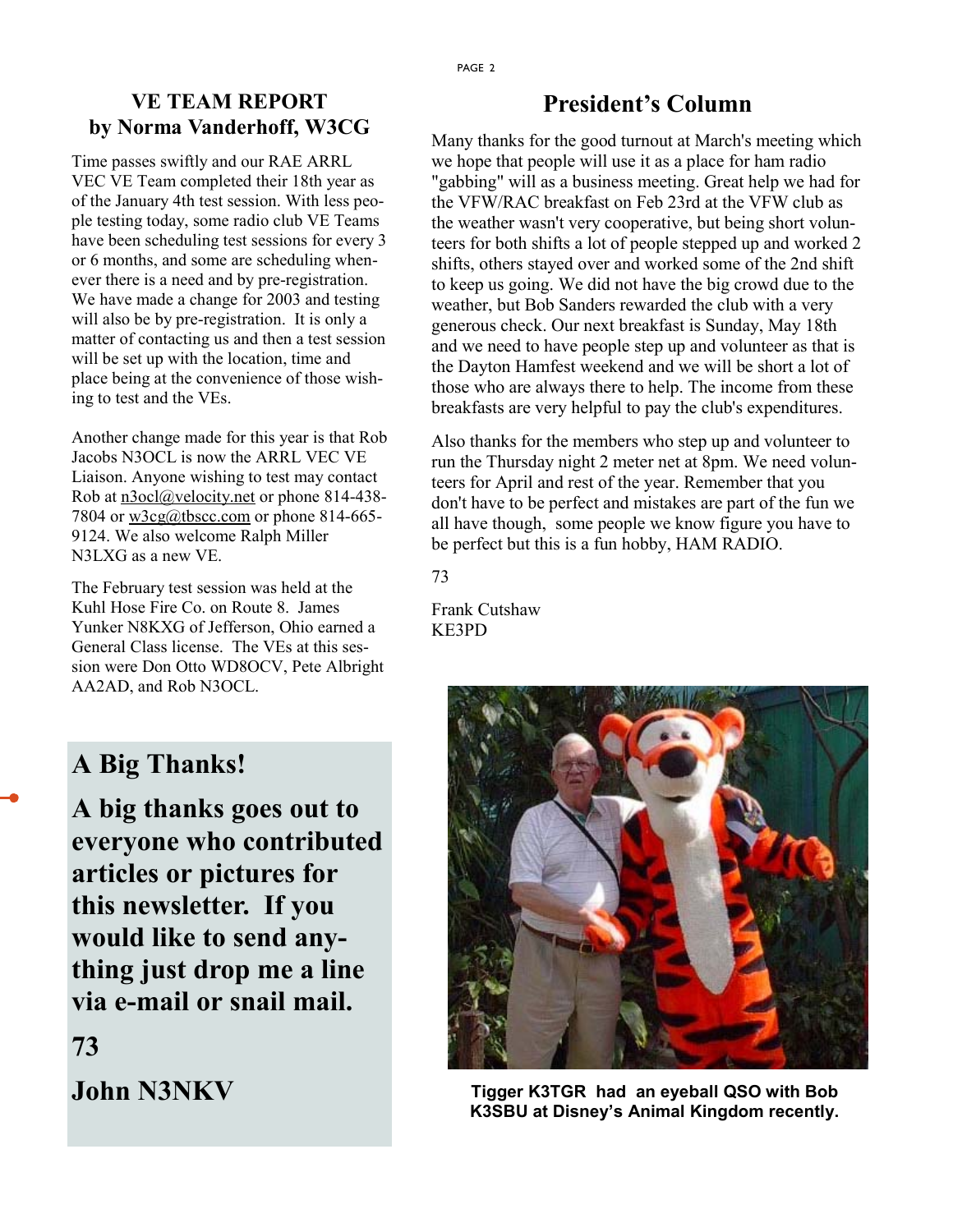

## **JOTA.....**

The Boy Scout Jamboree on the Air went on as scheduled this year. The weather was extremely cold and very windy and rainy with ice pellets in the air. This slowed down the turn out of the scouts but there were still enough to make it worth while. We had some really good signals coming in but there were so many people on the air it was really hard to make a good contact. Rich (WA1YJZ )and Larry (WA3PGL) worked very hard in the early morning hours to get the antennas up . (about 7:00 A M).I don't know how they did it because it was so cold. By the time I arrived at the 9:00 there were plenty of scouts around eating breakfast. Hal (WD4OOX) fixed up the rig and we were on our way. The wind was blowing so hard you had to talk loud to the person setting next to you. We had a great time explaining ham radio to the boys. Thanks to Chuck Porter (N3LVB) from Titusville, he did a great job helping the boys. Also a big Thank You to Jim Froncek (KA3RDA) and his son who came down from Harborcreek to help. The bottom line is when one of those little boys walk up to you and say Thank You that makes it all worth while. At lunch time we were treated to a bowl of hot chili and a sandwich. Thanks to all the Club Members that came out in the cold weather to help. Maybe next year the weather might be better than this year...... 73 Jim WT3O

## **MJ/K3PLV Expedition scheduled for March 19th through 25**

Craig K3PLV will be operating again from the country of Jersey from March 19 through March 24. He will be using the call MJ/K3PLV. His friend Pete from the upper peninsula of Michigan will sign as MJ/K8PT. They expect to be on all bands 160 - 10 meters including the WARC bands and will operate SSB, CW, and RTTY. Craig and Pete would enjoy working some of the club members. To find them on the bands, you can check with a DX packet cluster or use the internet. On the internet you can use telnet://dx.n3ra.com or go to http://oh2aq.kolumbus.com/dxs/ and look at the latest 250 spots. Craig expects to try to concentrate on the lower bands for the USA, but on the weekend he will also be on the higher HF bands.



Jersey – the most southerly island of the British Isles. Located some 100 miles (160 km) south of mainland Britain yet only 14 miles from the coast of France.

The island of Jersey and the other Channel Islands represent the last remnants of the medieval Dukedom of Normandy that held sway in both France and England. These islands were the only British soil occupied by German troops in World War II.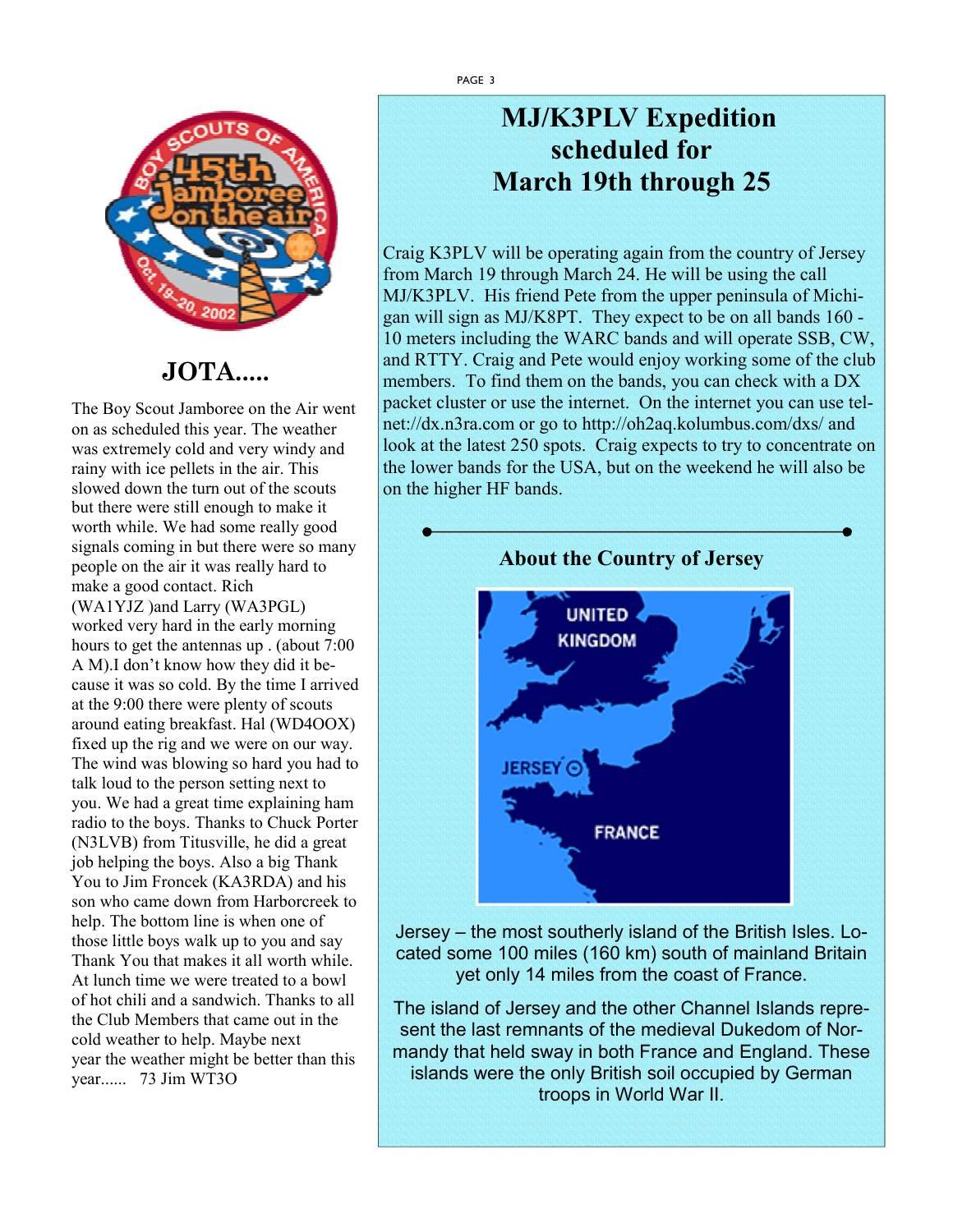## **Meeting Minutes**

### **January 6, 2003 Meeting Minutes**

The meeting was called to order at 7:40pm by President Frank KE3PD with only 7 members present. Roll Call of Officers: President KE3PD, VP WB3AYW and Secretary WD4OOX.

Minutes of the 5 Nov 02 meeting were read and a change was made to include Joanna Rater N3WNS was added as worker for Xmas dinner. Minutes were then approved.

There was no treasurer's report due to absence of N3GCY.

Calendar review: Upcoming VFW breakfast was discussed and that at least 2 more volunteers were needed for second shift.

Correspondence and bills: The list of current club members had been given to the Red Cross.

Reports: Repeater - It was reported that the 440 repeater was repaired and was up and running by WT3O.

It was also reported that a net manager was needed for 2 mtr net.

It was discussed that the secretary should send reminder notices to members who have not as yet paid their 2003 dues.

There was a discussion about making life member cards for those who are and will become eligible for life membership in RAC. N3GCY was directed to print cards for those members.

There was a discussion about emergency power at the Red Cross for the HF equipment and that the HF equipment was hooked to same. WB3AYW to talk to Danielle Smith of the Red Cross. There was a discus-Meeting was adjourned at 7:56 pm sion about repeater for the Red Cross on 146.610 WT3O to find out about the emergency connection to Red Cross in Erie.

50/50 drawing was won by WB3AYW.

Meeting adjourned at 8:30pm

Submitted by

Harold Cole WD400X Secretary, Radio Amateurs of Corry

## **February 2003 Minutes**

The meeting was called to order by Leonard WB3AYW at 7:40 pm with 4 members present. Roll Call of Officers: VP WB3AYW, Secretary WD4OOX.

Minutes of the 1/6/03 meeting were approved as read.

Committee Report.:RAC Audit Report as follows: The 2003 audit report of the treasurers books took place at Mike Dziubkowski's (N3GCY) home on Sat. Jan. 25, 2003. Those present for the audit were Leonard Shick (WB3AYW) and Jim Adams (WT3O) assisting in the audit report. Witnesses were Mike Dziubkowski and Jim Szymanowski. All the records were well kept by Mike and all the receipts were in good order. The only thing that we found that needed to be corrected was the return address on the insurance papers for liability insurance. Jerry Owens was on the insurance instead of the club's address. This must be corrected as soon as possible.

Old Business: VFW Breakfast on 2/23/03 - Jim WT3O advised that announcements were to be placed around to various businesses and other locations as well as the Cable TV station.

Since there were only 4 members present no issues could be voted on as there was no quorum present.

There was no 50/50.

Submitted by

Harold Cole WD400X Secretary, Radio Amateurs of Corry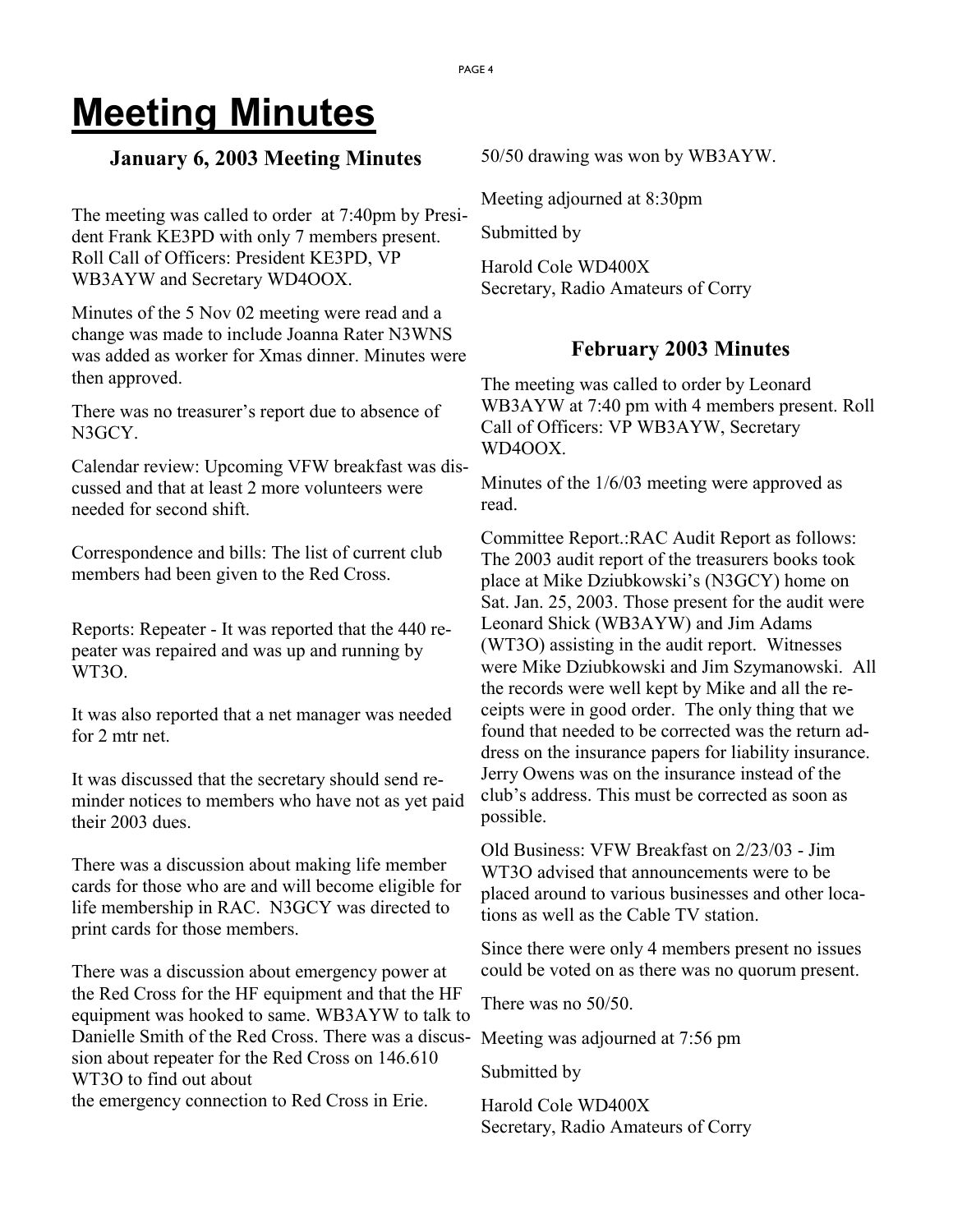#### **RAC Membership Listing as of March 4th, 2003**

**WT3O** Class: E *JAMES ADAMS* 13695 W SMITH ST CORRY, PA 16407 (814) 664-8140 eadams@erie.net

**WA3HDK** Class: A *ROBERT E BAIR* 10600 FENNO ROAD UNION CITY, PA 16438-8102 (814) 739-2206 wa3hdk@arrl.net

**WA3PGL** Class: G *LARRY BARTON* 8700 UNION AMITY RD UNION CITY PA 16438 (814)438-????

**WD4OOX** Class: G *HAROLD COLE* 336 ESSEX ST CORRY, PA 16407 (814) 664-4233 wd4oox@erie.net

**KD3II** Class: A *WILLIS COOK* 44850 OLD RT 77 SPARTANSBURG, PA 16434 (814) 654-7776

**KB3VZ** Class: A *PAT COONEY* 703 S CENTER STREET CORRY, PA 16407 (814) 664-7275

**KE3PD** Class: A *FRANKLIN CUTSHAW* 

1108 SPENCER ROAD CORRY, PA 16407 (814) 663-0754

**AA2FX** Class: E *GREG CUTSHAW* 1106 GAMMA RD CORRY, PA 16407 (814) 663-0609 gcutshaw@erie.net

**WA1YJZ** Class: G *RICH DURNING* 7950 ROUTE 6 UNION CITY, PA 16438 (814) 438-3440

**N3GCY** Class: T+ *MICHAEL DZIUBKOWSKI* POB 53 CORRY, PA 16407 (814) 664-7189 n3gcy@erie.net

**K3SBU** Class: G *ROBERT L DZIUBKOWSKI* 4004 COOPER ROAD ERIE, PA 16510-3119 (814) 899-2107 k3sbu-1@juno.com

**W3STK** Class: G *LAUGHLIN FORBES* 1006 SOUTH HILL ROAD ERIE, PA 16509 (814) 864-9940

**K3PLV** Class: E *CRAIG A. HILL* 9801 MARK ROAD ERIE, PA 16509 (814) 825-3438 crahill@adelphia.net

**N3MBR** Class: T *HUGH HOUSHOLDER* 121 NORTH FRONT ST FRANKLIN, PA 16323-2707 (814) 437-2036 (n3qcr@arrl.net)

**N3QCR** Class: E *MARY A HOUSHOLDER* 121 NORTH FRONT ST FRANKLIN, PA 16323-2707 (814) 437-2036 n3qcr@csonline.net

**N3OCL** Class: G *ROBERT R JACOBS* 11 PARK STREET UNION CITY, PA 16438 (814) 438-7804 rjacobs@velocity.net

**KB3ITK** Class: T *TODD A. JOHNSON* 13930 AKAM ROAD CORRY, PA 16407 (814) 663-0520 toddjohnson265@cs.com

**N3XBA** Class: T *EDWARD M KULESA* 9400 ROUTE 6 UNION CITY, PA 16438 (814) 438-3262 n3xba@hotmail.com

**N3MLX** Class: T *JOE LIS* 2713 HILLBORN ROAD ERIE, PA 16509 (814) 825-5565 n3mlx@adelphia.net

**N3NKV** Class: T *JOHN LIS* 2713 HILLBORN ROAD ERIE, PA 16509 (814) 825-5565 jjlis@adelphia.net

**N3NLO** Class: T *KEVIN LIS* 2713 HILLBORN ROAD ERIE, PA 16509 (814) 825-5565 glockit@hotmail.com

**N3MLY** Class: T *G. MICHAEL LOHSE* 16449 OLD VALLEY RD UNION CITY, PA 16438-7719 (814) 438-3323

**W3BZJ** Class: A *FRANCIS MC CRAY* POB 103, 11558 E PLS ELGIN, PA 16413 (814) 665-0561 w3bzj@joun.com

**W3AHH** Class: A *QUENTIN MC CRAY*  R2, B271, SPNG CREEK RD CORRY, PA 16407 (814) 665-1963 qmmcray@tbscc.com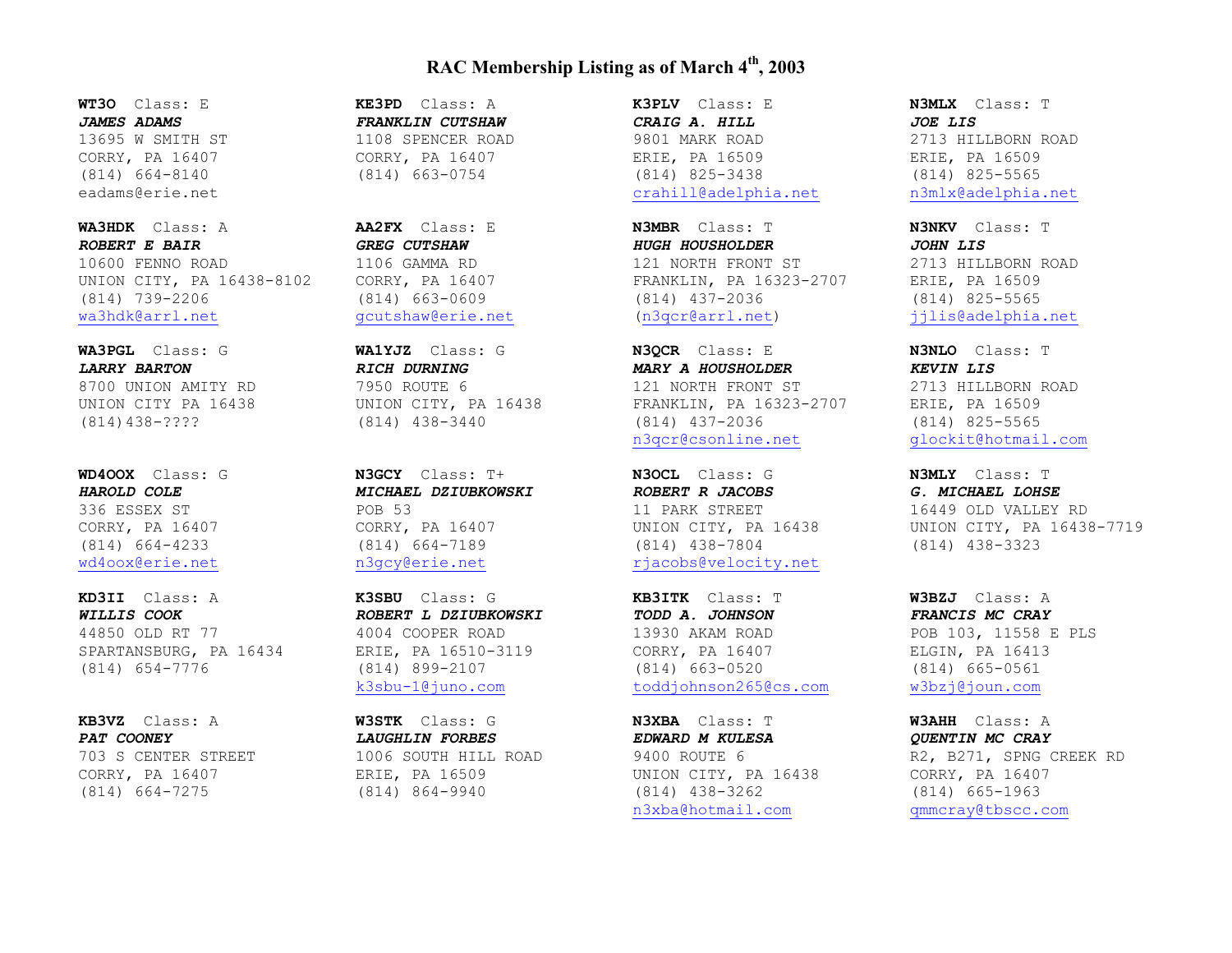#### **RAC Membership Listing as of March 4th, 2003**

**W3AGF** Class: A *CECIL J. MESSINGER* 1113 VIKING DR PORT ORANGE, FL 32129-3603 (386) 761-4758

**N3LXG** Class: G *RALPH MILLER* R.D.1, BOX 69 BEAR LAKE, PA 16402 (814) 489-0242 n3lxg@arrl.net

**K3HWL** Class: G *ROBERT E MYERS*  557 CHESTNUT ST, APT 35C MEADVILLE, PA 16335-2972 (814) 336-1772 k3hwl@toolcity.net

**N3COR** Class: G *DON NEAL* 9 PINE LANE RUSSELL, PA 16345 (814) 757-8342

**N2MQ** Class: E *DEBORAH NELSON* 3039 RIVERSIDE ROAD JAMESTOWN, NY 14701 (716) 664-1572 debn2mq@netsync.net

**KC2AUS** Class: E *JERRY NELSON* 3039 RIVERSIDE ROAD JAMESTOWN, NY 14701 (716) 664-1572 debn2mq@netsync.net**W** **W3GHO** Class: M *JERRY OWENS* 20045 SPARTANSBURG R CORRY, PA 16407-9604 (814) 664-7502 gowens@erie.net

**N3WNS** Class: E *JOANNA RATER* 21323 ROSS RD CORRY, PA 16407 (814) 664-7519 joanna@tbscc.com

**WB3AYW** Class: G *LEONARD SHICK* 13550 ESTES ROAD UNION CITY, PA 16438 (814) 438-7199 bashick@velocity.net

**N3ZLW** Class: *BRIAN SMITH*  34152 TRYONVILLE ROAD TOWNVILLE, PA 16360 rlsmith@toolcity.com

**KK3E** Class: *RICHARD L. SMITH* 34152 TRYONVILLE ROAD TOWNVILLE, PA 16360 rlsmith@toolcity.com

**K4ICE** Class: G *WILBUR SORENSON* R. D. 1 BOX 9 COLUMBUS, PA 16405 (814) 664-3774

**W3CG** Class: E *NORMA VANDERHOFF* 713 W CHURCH STREET CORRY, PA 16407 (814) 665-9124 w3cg@tbscc.com

**WA3ANA** Class: *WALTER WOODBRIDGE* 4226 COOPER RD ERIE, PA 16510 (814) woodbridge@juno.com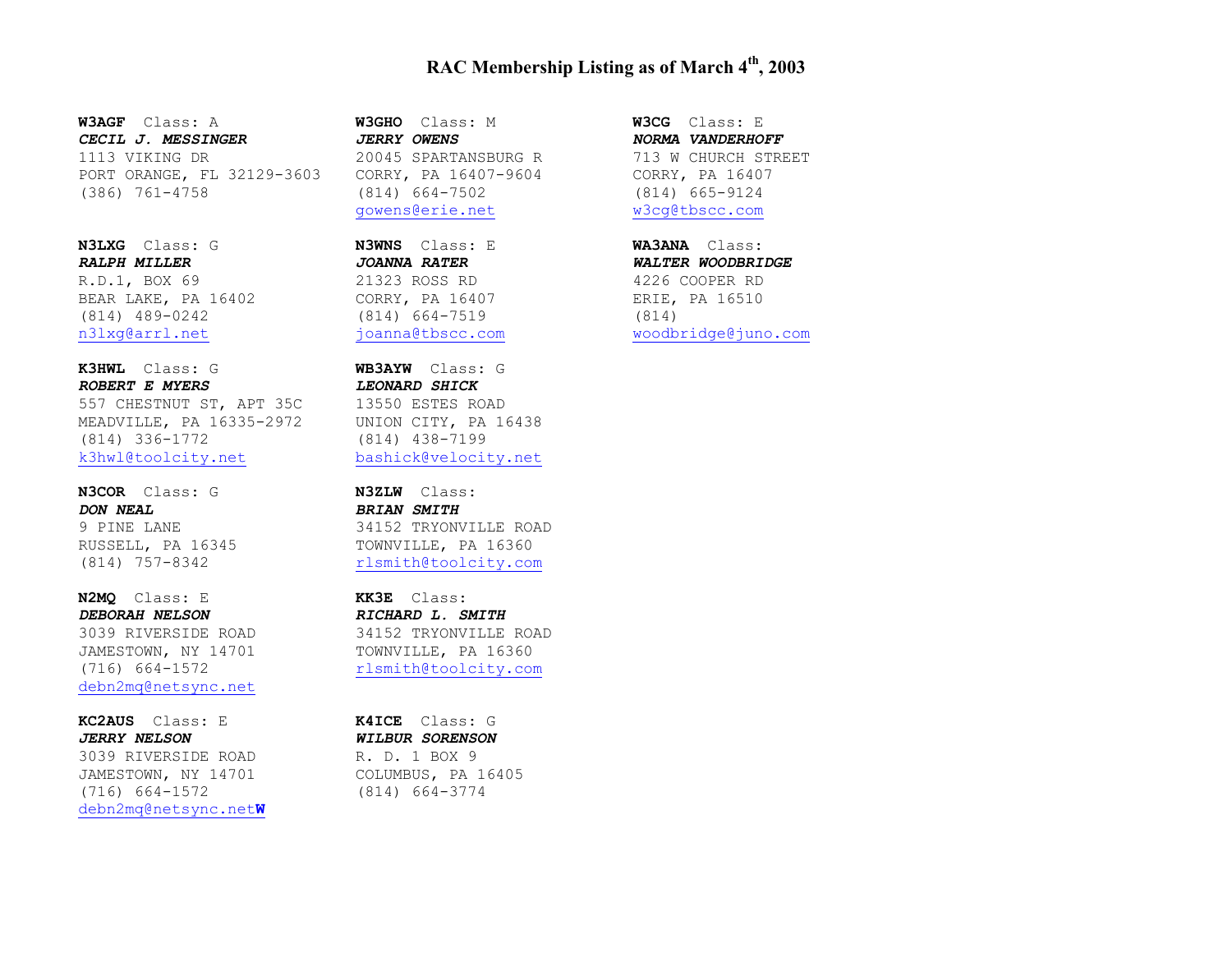#### PAGE 7

## **Field Day 2002**

First of all I want to say a big Thank You to all the folks that were such a big help at the 2002 Field Day exercise. This year there were a few new challenges to take on. The one most important was we would get extra points for a police officer, member of the Red Cross, Salvation Army or any V.I.P. from the ARRL. Well the first thing that came to mind was a few years back when Bernie Fuller stopped in and surprised us all. We had a good time visiting with him back then when he was the Western PA section leader for the ARRL. So I sat down and wrote him a letter and reminded him of that day and asked if he had time would he consider stopping by this year. Well as our day one of field day progressed, we were busy making contacts and munching on some goodies, when all of a sudden in walked Bernie Fuller. What a great surprise to see him. Being the Atlantic Division Director for the ARRL hasn't changed him one bit. He filled us in on a lot of things going on and etc. He looked over our set-up and told us that it looked really good, said 73 and was on his way. So that visit got us some extra points that day. Not very many Field Days got a visit from that important person. Its fun to make lot of points at Field Day but that's only part of the unlimited fun you can have. Its going to be hard to beat this one but I bet we will think of something. Thanks again this year to Ron Ploss(N3KLN) for donating his generator for the club to use on Field Day.– Jim WT3O

## Time Capsule – July 10, 1988

## **AMATEUR RADIO HIGHLIGHTS**

By NORMA VANDERHOFF W3CG WILLIS COOK KD3II of Spartansburg has the latest advanced **call issued in our area** and it took **15 weeks** 

**WHEN SPECIAL EVENT STA-**TION W3MIE, Meadville, went on the air during the Meadville air show last weekend, the first two stations to contact it were from Japan. **MIKE CAPUTA K3YAK** had a targe display of model airplanes at the Meadville Air Show.

UPGRADES from the July VE test session were MICHAEL **ORELSKI KA3SKC** of Erie who passed general; KATHLEEN DUDA of Erie who passed technician: VICTOR WASHY KB2BDK of Gowanda, N.Y. who passed technieian; **ALBERT HEIL KA3SKX** of Guys Mills who also passed technician, and partial upgrades who will be listed in a future column when the class of license is completed. The next test session will be held on Saturday, Aug. 6, in Erie.

**AMONG** those attending the Corry Radio Club picnic recently were CECIL MESSINGER W3AGF and his wife from Florida and JANE THOMAS KA3RTL of Union City.

ROBERT HUSON KA3OEM of Meadville, the ARRL state government liaison for western Pennsylvania, successfully had legislation introduced (House Bill No. 2543) that will allow special plates to be issued to amateur radio operators who apply for them. The plates will bear the operator's call sign and the words "Amateur Radio Operator" across the bottom.

The bill, submitted June 6, has made it through the Transportation Committee and will be in the state House of Representatives shortly. Following passage there, it will proceed to the state Senate. The final step would be the signature of Gov. Robert Casey, It is essential that amateur radio operators get in touch with their state representatives and senators now to lobby for this bill.

THE ARRL'S sister society. The Radio Society of Great Britain TRSGB), will host its national convention and 75th anniversary celebration Friday through Sunday near Birmingham, England Prince Phillip, Duke of Edinburgh, is scheduled to make an appearance. Station-GB75AC will be operating around

the clock through Sunday as a special event station commemorating the event.

GERRY OWENS AB3X has a new 85-foot tower going up.

REPEATER 147.21 in Meadville will be on the air within a month with a new Motorola.

**TODAY** is the last day to work special event stations WD5HPU, WA5LTM and other stations that officially soperate from Lake Canton, Okla., for the annual IARU Radiosport DX contest. A commemorative certificate for contacts with the stations may be obtained by sending a QSL and large envelope to Lake Canton F.D., Tim Mauldin. WA5LTM P.O. Box 19097, Oklahoma City, Okla. 73144.

Listen in the general phone portions of 40/20/15/12- and 10-meter bands. Contact enthusiasts should also note that Lake Canton is in Blaine County and the second event included occurs in grid square EM-06, both of which are popular contacts when heard on the bands.

DAVE HENDERSON N3EOY conducted a very informative session on net protocol during the Sunday evening sky warn net. This net is on every Sunday at 9:30 p.m.